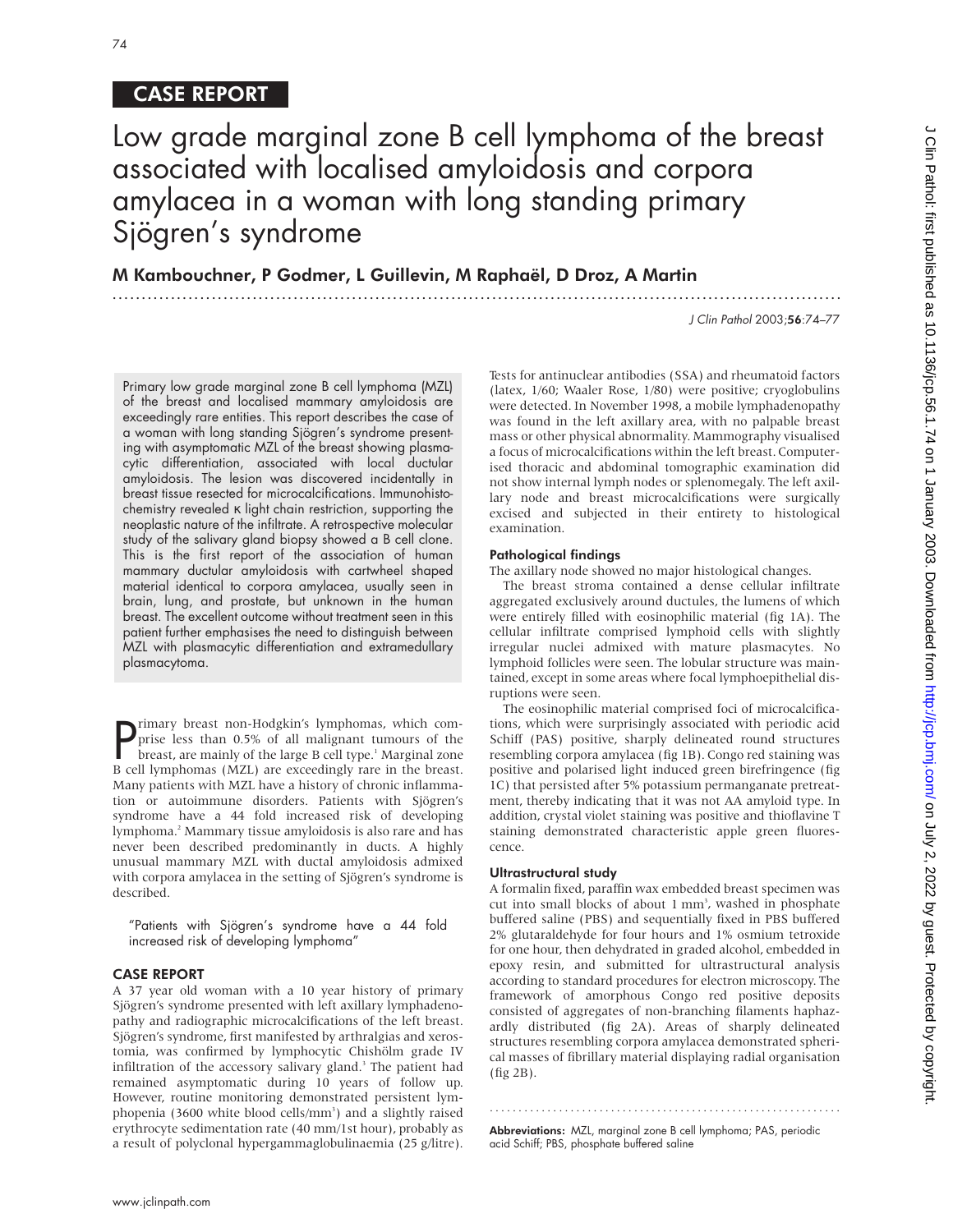

Figure 1 (A) Low magnification of the breast lesion: lobulocentric lymphocytic infiltrate (arrow) surrounding lobules. The ductules are filled with amorphous eosinophilic material (haematoxylin, eosin, and safran staining); (B) sharply delineated corpora amylacea within a mammary ductule (haematoxylin, eosin, and safran staining); (C) Congo red staining: green berefringence of amyloid deposits under polarised light; note the cartwheel pattern (arrow) of corpora amylacea; (D) obvious lymphoepithelial lesion in a ductule (KL1 (anticytokeratin) immunostaining); (E) plasmacytes strongly expressing the κ light chain; (F) only rare cells express immunoglobulin λ light chain.

# Immunohistochemical labelling

Anti-CD20 (clone L26) labelled most of the cells surrounding mammary ductules. Antibodies to CD5 (clone 4C7), CD23 (clone 1B12), and CD10 (clone 56C6) were negative. Lymphoepithelial lesions (fig 1D) were recognised by anticytokeratin antibody (clone KL1). Strong κ light chain restriction was demonstrated (fig 1E) with only rare λ positive normal cells (fig 1F). The negativity of anti-amyloid AA serum

(clone mc1) confirmed the previous results. Because the breast biopsy had been fixed, molecular characterisation of the light chains was not possible. The axillary node did not demonstrate light chain restriction.

# Molecular study

Clonal rearrangements of the immunoglobulin heavy and light chain genes were detected retrospectively in the frozen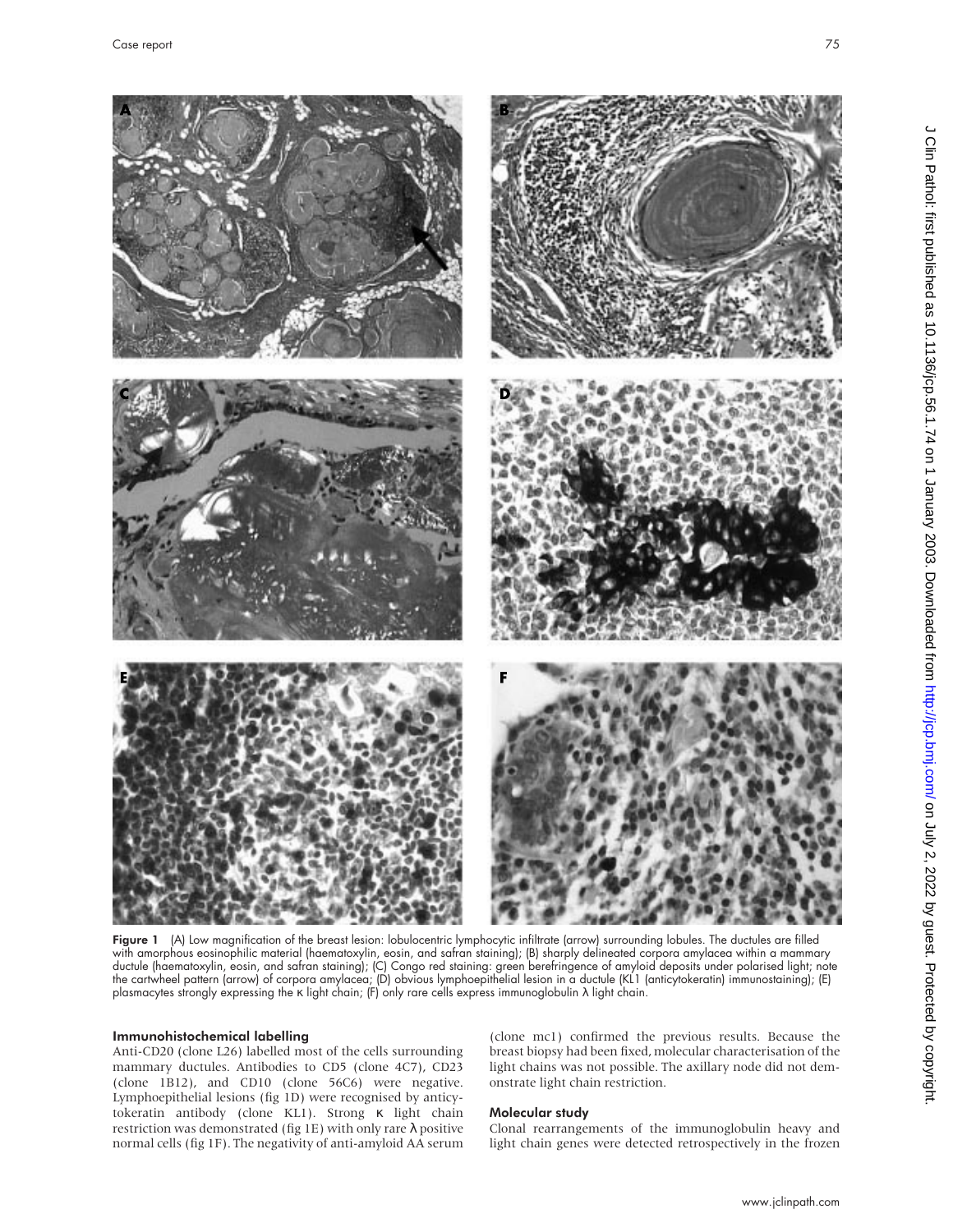

Figure 2 (A) Typical amorphous amyloid deposits showing large amounts of amyloid filaments haphazardly arranged (electron micrograph; original magnification, ×10 000); (B) corpora amylacea showing masses of fibrillary material in parallel arrays (electron micrograph; original magnification, ×5600).

salivary gland biopsy with the framework region 3 JH primers. Exposure to Bouin's solution rendered the DNA extracted from the breast tissue unusable for PCR evaluation.

#### Follow up

After 3.5 years of follow up without treatment, the patient has remained free of local MZL recurrence and visceral dissemination. Histological evaluation of medullary bone and rectal mucosa biopsies failed to demonstrate systemic amyloidosis.

## **DISCUSSION**

We describe a patient with Sjögren's syndrome in whom asymptomatic breast microcalcifications revealed a primary mammary MZL associated with localised deposits of amyloidosis admixed with corpora amylacea. Although the overall feature of this lesion was similar to that of a plasmacytic lobulitis,4 foci of lymphoepithelial destruction and κ light chain restriction supported the diagnosis of MZL. The search for clonality in the breast specimen could not be performed because of previous fixation.

"Ductal amyloidosis represents another unusual finding in our patient because it has rarely been associated with marginal zone B cell lymphoma"

The increased incidence of low grade B cell clones emerging in patients with autoimmune disorders is established. MZLs develop in lymph nodes or extranodal sites, and are usually found in the gastrointestinal mucosa, lung, thyroid, parotid, and conjunctiva. MZL of the breast is exceedingly rare. Thieblemont *et al* studied 108 patients with MZL and in only two cases were the tumours breast related.<sup>5</sup> Two cases have been reported in association with autoimmune disease: one case associated with local stromal amyloidosis in a woman with systemic lupus erythematosus<sup>6</sup> and another without amyloidosis in a woman with Sjögren's syndrome.<sup>7</sup> Schwartz and Strauschen described eight women with lobulocentric B cell type hyperplasia of the breast, referred to as "lymphocytic mastopathy", three of whom presented with autoimmune disorders,<sup>4</sup> but there was no evidence of a plasmacyte component associated with light chain restriction.

Ductal amyloidosis represents another unusual finding in our patient because it has rarely been associated with MZL: only once each in breast stroma and vessels,<sup>6</sup> jejuno-ileal mucosa,<sup>8</sup> and salivary glands,<sup>9</sup> in addition to six cases of pulmonary MZL.<sup>10</sup> Although we could not demonstrate light

#### Take home messages

- This is the first report of a case of primary low grade marginal zone B cell lymphoma (MZL) with local ductular amyloidosis admixed with corpora amylacea, normally found in brain, lung, and prostate, but not in the breast
- This lesion occurred in a woman with long standing Sjögren's syndrome and immunohistochemistry revealed κ light chain restriction, supporting the neoplastic nature of the infiltrate
- The excellent outcome, without treatment, seen in this patient further emphasises the need to distinguish between MZL with plasmacytic differentiation and extramedullary plasmacytoma

chains immunohistochemically, the ductal amyloidosis is probably secreted with immunoglobulin light chains. Surprisingly, the amorphous deposits in our case, which comprised typical ultrastructural amyloid fibres (fig 2A), were associated with spheroid PAS positive and Congo red positive structures resembling corpora amylacea, often seen in brain, lung, and prostate but unknown in human breast. In our case, ultrastructural examination of these structures showed aggregates of radiating fibrils in a parallel arrangement. Congo red positive corpora amylacea with similar ultrastructural features were observed by veterinary pathologists in canine and bovine mammary tissue.<sup>11</sup> There is no consensus concerning the mechanisms involved in the formation of corpora amylacea. The prevailing theory in bovine mammary tissue is that they originate from a matrix of organic material derived from casein with crystalline hydroxyapatite and local deposits of β2 microglobulin.<sup>12</sup>

Finally, the exceptional role of microcalcifications in the revelation of this asymptomatic breast MZL should be kept in mind. It emphasises the need for careful clinical examination of nodes and extranodal organs supposedly affected by MZL in patients with long standing autoimmune disorders.

#### ACKNOWLEDGEMENT

The authors thank Mrs N Lièvre for her technical help.

#### .....................

Authors' affiliations

M Kambouchner, A Martin, Department of Pathology, Avicenne Hospital, 125 Route de Stalingrad, Bobigny 93009 Cedex, France